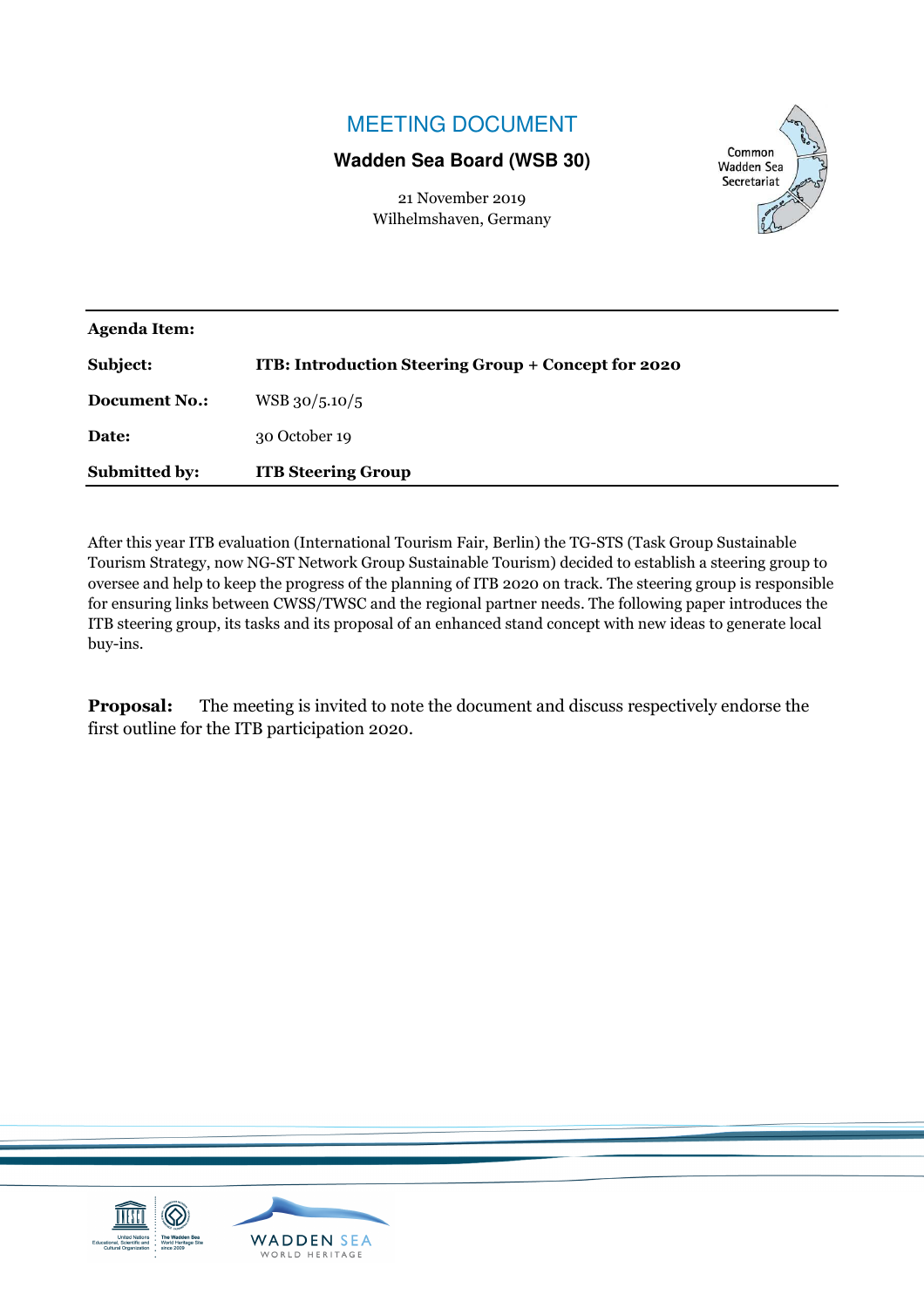# **ITB: Introduction Steering Group + Concept for 2020**

# **Background**

The NG-ST members instructed CWSS to establish a steering group to oversee and help to keep the progress of the planning of ITB 2020 on track.

## **Purpose of the Steering Group was defined to support CWSS to carry out the following tasks:**

- Consider the overall aims of the Wadden Sea World Heritage in general and in specific of the Trilateral Cooperation and PROWAD LINK at ITB.
- Set a plan and monitor activities against the timetable outlined.
- Link the aims and objectives of our presentation at ITB in a wider context and with regional needs.

## **Main tasks of the Steering Group**

The steering group is responsible for ensuring links between CWSS/TWSC and the regional partner needs:

- Acting as a focal point for people in the different regions.
- Assisting in acquisition of partners (co-exhibitors).
- Providing a forum for discussion and debate.
- Helping to see more effective ways of getting things done.
- Motivating the respective partners to be involved throughout the planning and the implementation.
- Troubleshooting any conflicts raised.
- Maintaining the energy and enthusiasm to ensure that whatever needs to be done, will be accomplished.
- Setting up (regional) sub-groups to focus on particular themes that arise through the planning process.
- Identifying ways of involving partners and sme´s (small and medium-scale enterprises) and gather the views and opinions of as many individuals, groups and organisations as possible.

# **Appointment of the following members of the ITB Steering Group, selected from the PROWAD LINK partners and TWSC:**

Jens Laurits Hansen – DK Catharina Greve – D / LKN-SH Anke Hofmeister (Mira Homann) – D/NLPV Sjon de Haan – NL Carolin Pupelis – Wadden Agenda Jane Madvig Søndergaard - NAKUWA Anja Domnick– TWSC/CWSS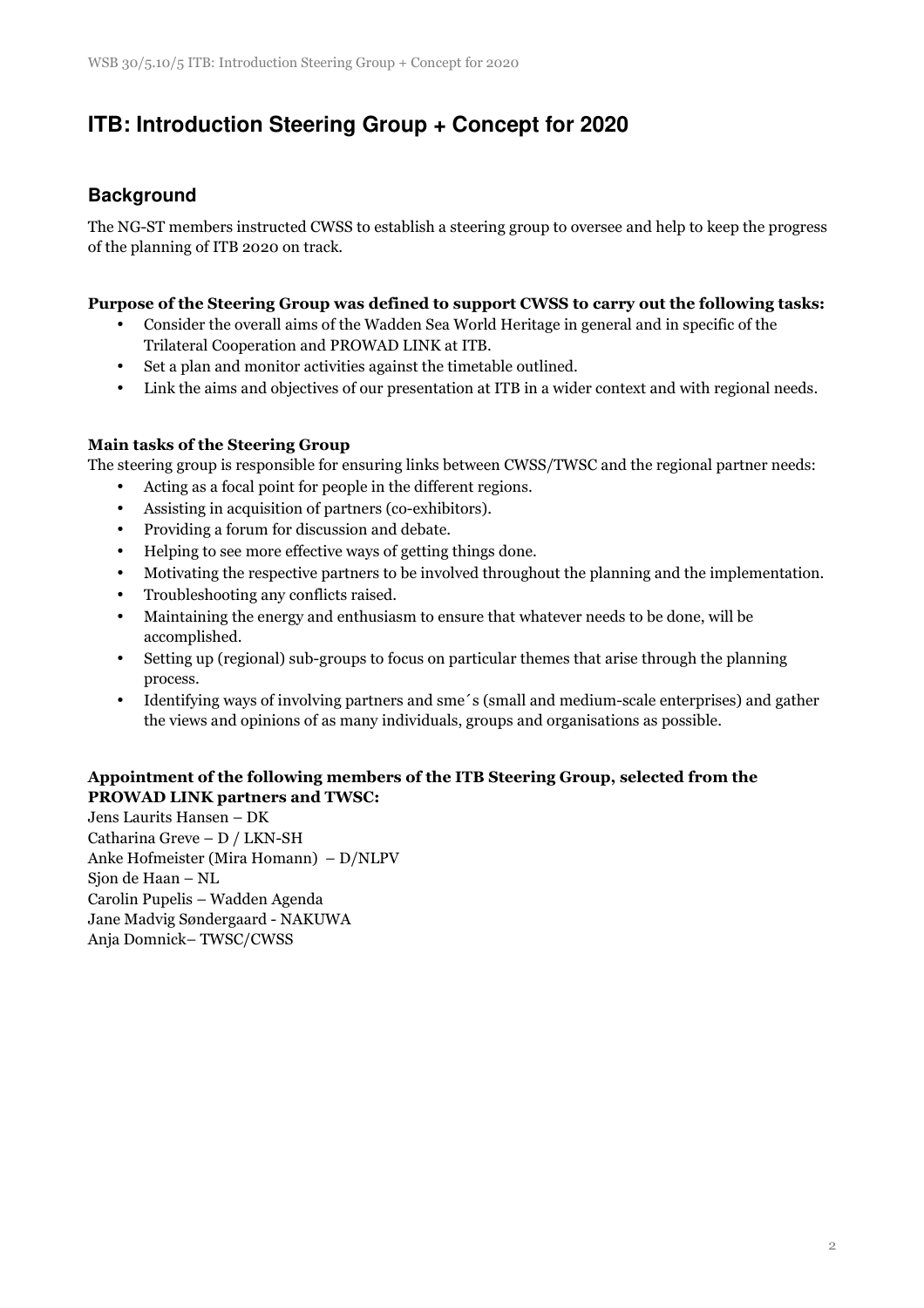# **Outline structure & requirements**

## **Our objectives for next year:**

In general: Stressing the ONE Wadden Sea <-> 3 countries perspective together with a strong commitment to UNESCO and sustainable tourism in protected areas/WH sites.

#### (1) within the trilateral WH communication:

- to strengthen people's appreciation and respect of the World Heritage
- to keep the public broadly informed about our World Heritage Site and of the activities taking place in Denmark, Germany and The Netherlands.

#### (2) PROWAD LINK project:

- Boosting visibility & credibility of local SMEs at ITB;
- Networking opportunity & platform for knowledge sharing for B2B/B2C-activities to create brand positioning within the industry

#### **Participation Possibilities / partner buy-in:**

| $\bullet$ | Related experts and partners (presenting the TWSC + PROWAD LINK)             | in-kind                    |
|-----------|------------------------------------------------------------------------------|----------------------------|
| $\bullet$ | Basic Co-Exhibitor (package like the last years, limited visibility)         | € 1.000,-                  |
| $\bullet$ | Big Player                                                                   |                            |
|           | $(co-exhibitor package + prominent visibility + part of ITB steering group)$ | € 1.000, $- + \text{cost}$ |
|           | coverage of set-up and activities in line with overall concept.              |                            |

#### **Already confirmed partner buy-ins:**

INTERREG A project Wadden Agenda (*big player*)– represented by Carolin Pupelis INTERREG A project NAKUWA (*big player*) – represented by Jane Madvig Søndergaard Tonder Marsk / DK (*basic Co-Exhibitor*) World Heritage Magazine - PFD Publications Ltd (*basic Co-Exhibitor*) Visit Wadden / NL (*big player*) – represented by NN

## **Concept**

- Concentrate on Trade Visitor Days, keep the ITB Weekend concept as it was before (invitation of local stakeholder to use booth for activities for the public).
- No presentation area at booths but instead use the PowWow (Adventure stage in the hall) for presentation
- Catering (event and on daily basis) by using sponsors (in-kind)
- Day themes for booth program
- Networking Event on Friday
- Use booth space to show the different regions and topics

#### **Set up:**

- Partner areas (to ensure visibility and display of partner products)
- Meeting area (set-up for meetings and press talks)
- Joint program/activity area (to let visitor stop/spent time at our booth)
- Catering area